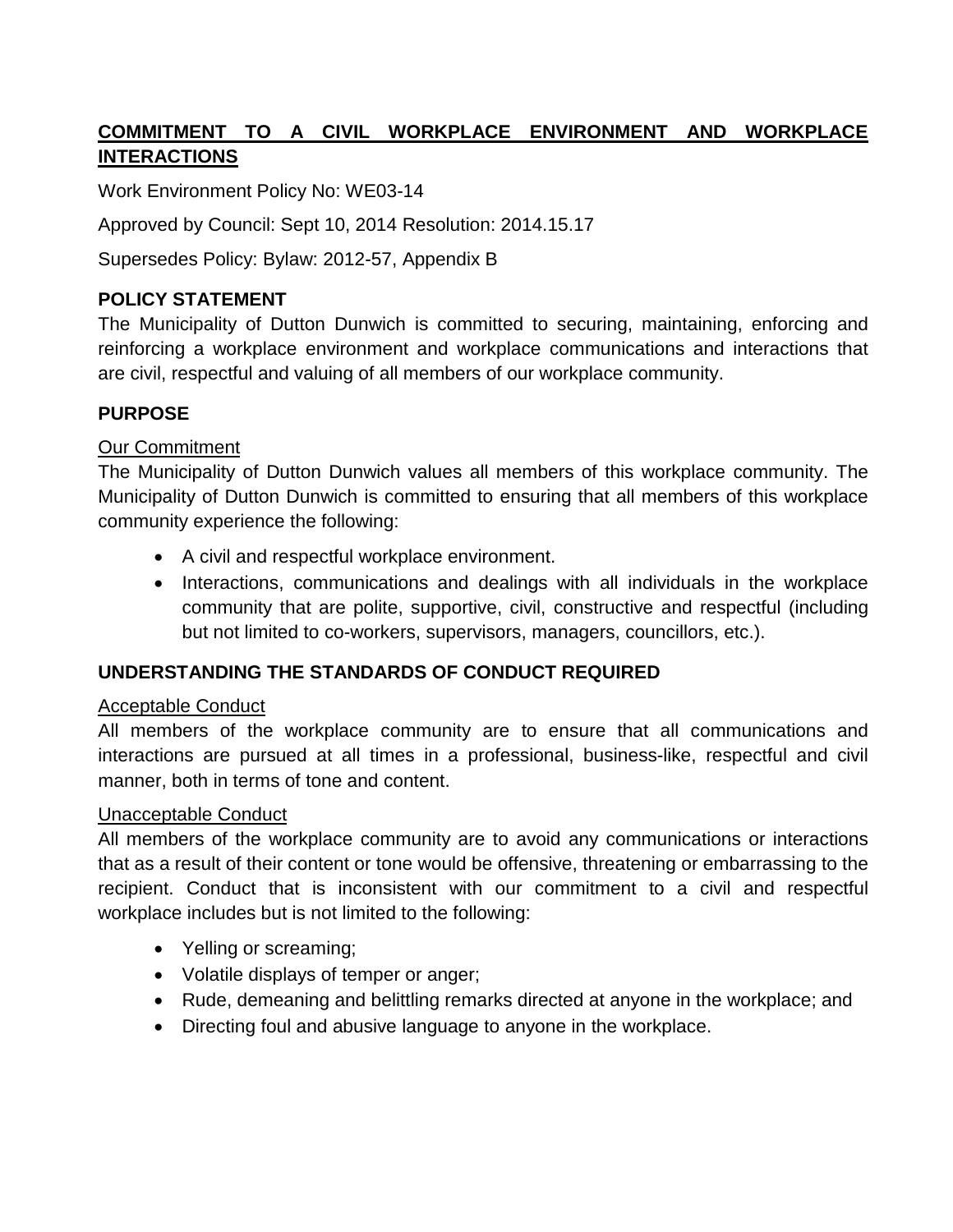# **THE LAW**

Legal developments require employers to provide a civil and respectful workplace environment and interaction. The law requires all workplace participants (employees, supervisors, managers) to contribute to a civil and respectful workplace by ensuring that your individual dealings and interactions with each other are consistent with the required standards of conduct. The law prohibits personal harassment, which is conduct that exposes employees to abusive, hostile, uncivil or disrespectful workplace dealings (yelling, screaming, belittling, demeaning, berating).

Anyone who exposes other members of the workplace community to personal harassment place themselves at risk in terms of legal liabilities, including damages and exposes themselves to corrective disciplinary action.

# **OUR SHARED RESPONSIBILTIES AS A WORKPLACE COMMUNITY**

# Commitment as Employer

We have a mutual interest and shared responsibilities in connection with securing and maintaining a civil and respectful workplace environment and workplace interactions:

The Municipality of Dutton Dunwich is committed to ensuring all employees contribute to a civil and respectful workplace environment by pursuing the following initiatives:

- Ensuring all members of this community (employees, supervisors, managers, councillors) understand the standards of conduct expected of them.
- Empowering you to require respectful and civil treatment by communicating your expectations in this regard.
- Reinforcing and enforcing acceptable conduct. Anyone who engages in communications or conduct falling below the standards discussed herein will expose themselves to corrective counselling and discipline.

#### Supervisors/Managers

Given your responsibility for other employees, you are responsible for ensuring the following:

- That at all times, your dealings with employees and with each other, are conducted in a civil, respectful and professional manner.
- Taking the necessary steps to ensure that employees conduct themselves in a manner consistent with our commitment to a civil and respectful workplace. This includes responding to any incidents of conduct falling below the standards outlined in this policy that come to your attention.

#### Employees

- Ensuring that you communicate and interact with your co-workers, managers and supervisors in a civil, courteous and respectful manner.
- Communicate to your peers or persons in authority (supervisors and managers) or human resources any concerns you have of being exposed to any communications